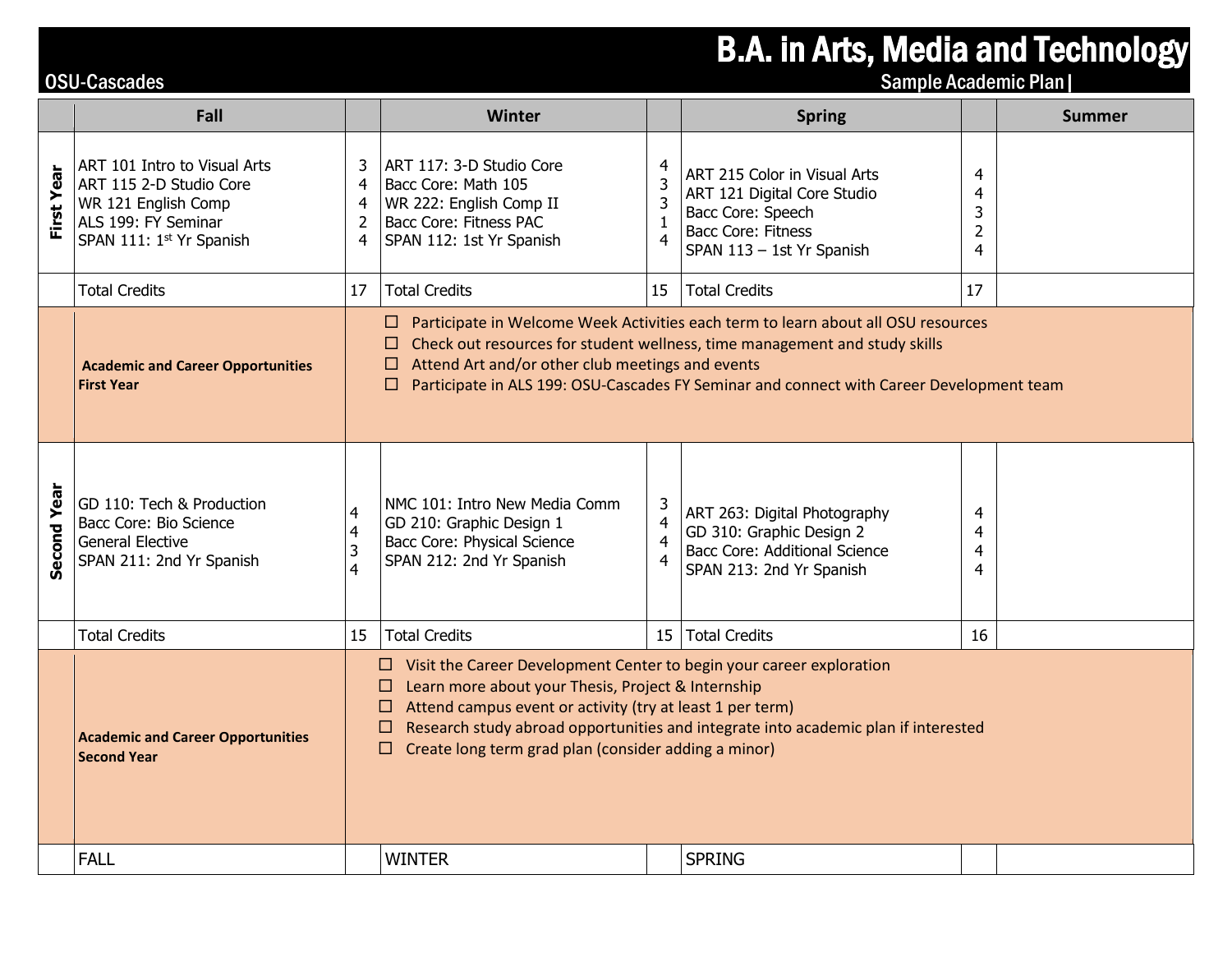| Year<br>Third  | ART 366: Art Since 1945<br>ART 349: Video Art<br>ART 367: History of Design<br>Bacc Core: Western Culture                       | 3<br>4<br>3<br>3                                                                                                                                                                                                                                                                                        | NMC 351: New Media Visualization<br>ART 222: Intro to Time-Based Art<br><b>Bacc Core: Cultural Diversity</b><br>Bacc Core: DPD                                                                                                                                                                                                                | 4<br>4<br>3                                             | NMC 484 New Media Animation<br>GD 330 Design & Sustainability<br><b>ART 339 Professional Practices</b><br><b>CLA Core: Nonwestern Culture</b> | $\overline{4}$<br>4<br>3<br>$\overline{3}$ |  |  |  |
|----------------|---------------------------------------------------------------------------------------------------------------------------------|---------------------------------------------------------------------------------------------------------------------------------------------------------------------------------------------------------------------------------------------------------------------------------------------------------|-----------------------------------------------------------------------------------------------------------------------------------------------------------------------------------------------------------------------------------------------------------------------------------------------------------------------------------------------|---------------------------------------------------------|-----------------------------------------------------------------------------------------------------------------------------------------------|--------------------------------------------|--|--|--|
|                | <b>Total Credits</b>                                                                                                            | 13                                                                                                                                                                                                                                                                                                      | <b>Total Credits</b>                                                                                                                                                                                                                                                                                                                          | 14                                                      | <b>Total Credits</b>                                                                                                                          | 14                                         |  |  |  |
|                | <b>Academic and Career Opportunities</b><br><b>Third Year</b>                                                                   |                                                                                                                                                                                                                                                                                                         | $\Box$ Continue to work with Career Development Center to plan for life after college<br>Consider a leadership or involvement position on campus<br>П<br>Research grad schools and prep application process<br>П<br>Work with Art Faculty mentor for Thesis and Internship/Project planning<br>Use tools to revise academic plan for graduate |                                                         |                                                                                                                                               |                                            |  |  |  |
| Year<br>Fourth | ART 422: New Media: Interactive<br>Synthesis: Cont. Global Issues<br><b>CLA Core: Social Science</b><br><b>General Elective</b> | $\overline{4}$<br>3<br>3                                                                                                                                                                                                                                                                                | ART 451: Arts Entrepreneurship<br>ART 403: THESIS<br><b>Upper Division Elective</b><br><b>Upper Division Elective</b>                                                                                                                                                                                                                         | 3<br>$\overline{4}$<br>$\overline{4}$<br>$\overline{4}$ | ART 411: Issues in Art, WIC<br>ART 410 or 406:INTERN/PROJECT<br>GD 440: Design Research Projects<br><b>Upper Division Elective</b>            | 3<br>$\overline{4}$<br>4<br>4              |  |  |  |
|                | <b>Total Credits</b>                                                                                                            | 15                                                                                                                                                                                                                                                                                                      | <b>Total Credits</b>                                                                                                                                                                                                                                                                                                                          | 15 <sup>1</sup>                                         | <b>Total Credits</b>                                                                                                                          | 15                                         |  |  |  |
|                | <b>Academic and Career Opportunities</b><br><b>Fourth Year</b>                                                                  | Begin post grad job search, develop resume, continue connecting with Career Development Center<br>Connect with faculty and others for reference letters if needed<br>Complete Thesis and Internship/Project pending requirements.<br>Plan for Commencement Ceremony and celebrations in June!<br>$\Box$ |                                                                                                                                                                                                                                                                                                                                               |                                                         |                                                                                                                                               |                                            |  |  |  |

*This is a sample plan intended for informational purposes only. Students should consult with their OSU academic advisor to create a personalized degree plan based on interest and goals.*

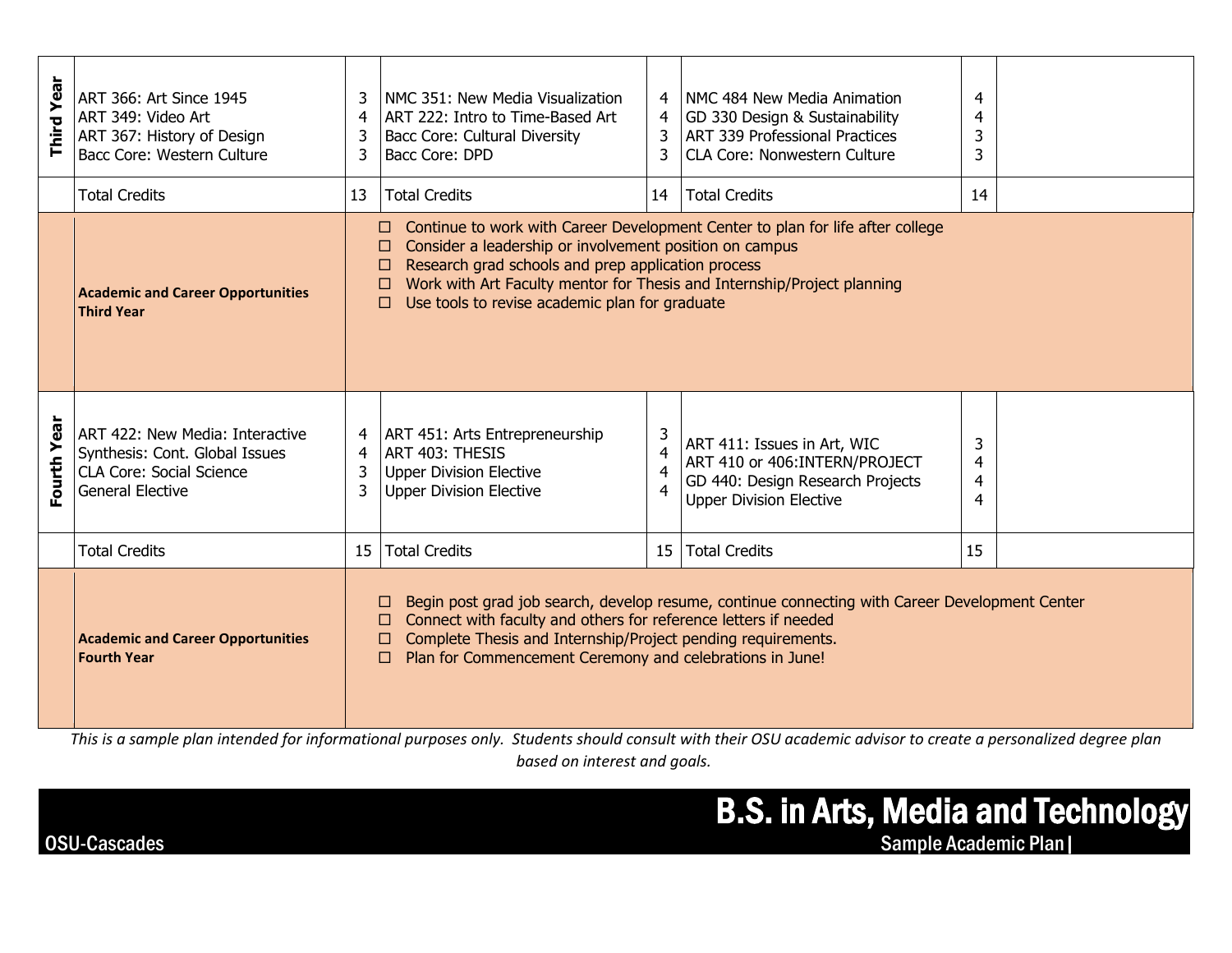|            | Fall                                                                                                                         |                                                                                                                                                                                                                                                                                                                                     | Winter                                                                                                                                                                                                                                                                                                                       |                                                            | <b>Spring</b>                                                                                                                   |                                    | <b>Summer</b> |  |  |
|------------|------------------------------------------------------------------------------------------------------------------------------|-------------------------------------------------------------------------------------------------------------------------------------------------------------------------------------------------------------------------------------------------------------------------------------------------------------------------------------|------------------------------------------------------------------------------------------------------------------------------------------------------------------------------------------------------------------------------------------------------------------------------------------------------------------------------|------------------------------------------------------------|---------------------------------------------------------------------------------------------------------------------------------|------------------------------------|---------------|--|--|
| First Year | ART 101 Intro to Visual Arts<br>ART 115 2-D Studio Core<br>WR 121 English Comp<br>Bacc Core: Math<br>ALS 199 Cascades Engage | 3<br>4<br>4<br>3<br>$\overline{2}$                                                                                                                                                                                                                                                                                                  | ART 117 3-D Studio Core<br>B. Science: Math<br>WR 222 English Comp II<br><b>General Elective</b><br><b>Bacc Core: Fitness PAC</b>                                                                                                                                                                                            | 4<br>$\overline{4}$<br>$\overline{3}$<br>3<br>$\mathbf{1}$ | ART 215 Color in Visual Arts<br>ART 121 Digital Core Studio<br>Bacc Core: Speech<br><b>Bacc Core: Fitness</b><br>B. Sci - Math  | 4<br>4<br>3<br>$\overline{2}$<br>4 |               |  |  |
|            | <b>Total Credits</b>                                                                                                         | 16                                                                                                                                                                                                                                                                                                                                  | <b>Total Credits</b>                                                                                                                                                                                                                                                                                                         | 15                                                         | <b>Total Credits</b>                                                                                                            | 17                                 |               |  |  |
|            | <b>Academic and Career Opportunities</b><br><b>First Year</b>                                                                |                                                                                                                                                                                                                                                                                                                                     | □ Participate in Welcome Week Activities each term to learn about all OSU resources<br>□ Check out resources for student wellness, time management and study skills<br>$\Box$ Attend Art and/or other club meetings and events<br>□ Participate in ALS 199: OSU-Cascades FY Seminar and connect with Career Development team |                                                            |                                                                                                                                 |                                    |               |  |  |
| econd Year | GD 110 Tech & Production<br>Bacc Core: Bio Science<br><b>General Elective</b><br>CLA Core: Social Science                    | 4<br>4<br>3<br>4                                                                                                                                                                                                                                                                                                                    | NMC 101 Intro New Media Comm<br>GD 210 Graphic Design 1<br>Bacc Core: Physical Science<br><b>General Elective</b>                                                                                                                                                                                                            | 3<br>$\overline{4}$<br>$\overline{4}$<br>$\overline{4}$    | ART 263 Digital Photography<br>GD 310 Graphic Design 2<br><b>Bacc Core: Additional Science</b><br>Bacc Core: Cultural Diversity | 4<br>4<br>4<br>3                   |               |  |  |
|            | <b>Total Credits</b>                                                                                                         | 15                                                                                                                                                                                                                                                                                                                                  | <b>Total Credits</b>                                                                                                                                                                                                                                                                                                         |                                                            | 15   Total Credits                                                                                                              | 15                                 |               |  |  |
|            | <b>Academic and Career Opportunities</b><br><b>Second Year</b>                                                               | Visit the Career Development Center (intro meetings)<br>□<br>Learn more about your Thesis, Project & Internship<br>□<br>Attend campus events (try at least 1 per term)<br>□<br>Research study abroad opportunities and integrate into academic plan if interested<br>□<br>Create long term grad plan (consider minors at this time) |                                                                                                                                                                                                                                                                                                                              |                                                            |                                                                                                                                 |                                    |               |  |  |
|            | <b>FALL</b>                                                                                                                  | <b>CR</b>                                                                                                                                                                                                                                                                                                                           | <b>WINTER</b>                                                                                                                                                                                                                                                                                                                | <b>CR</b>                                                  | <b>SPRING</b>                                                                                                                   | <b>CR</b>                          |               |  |  |